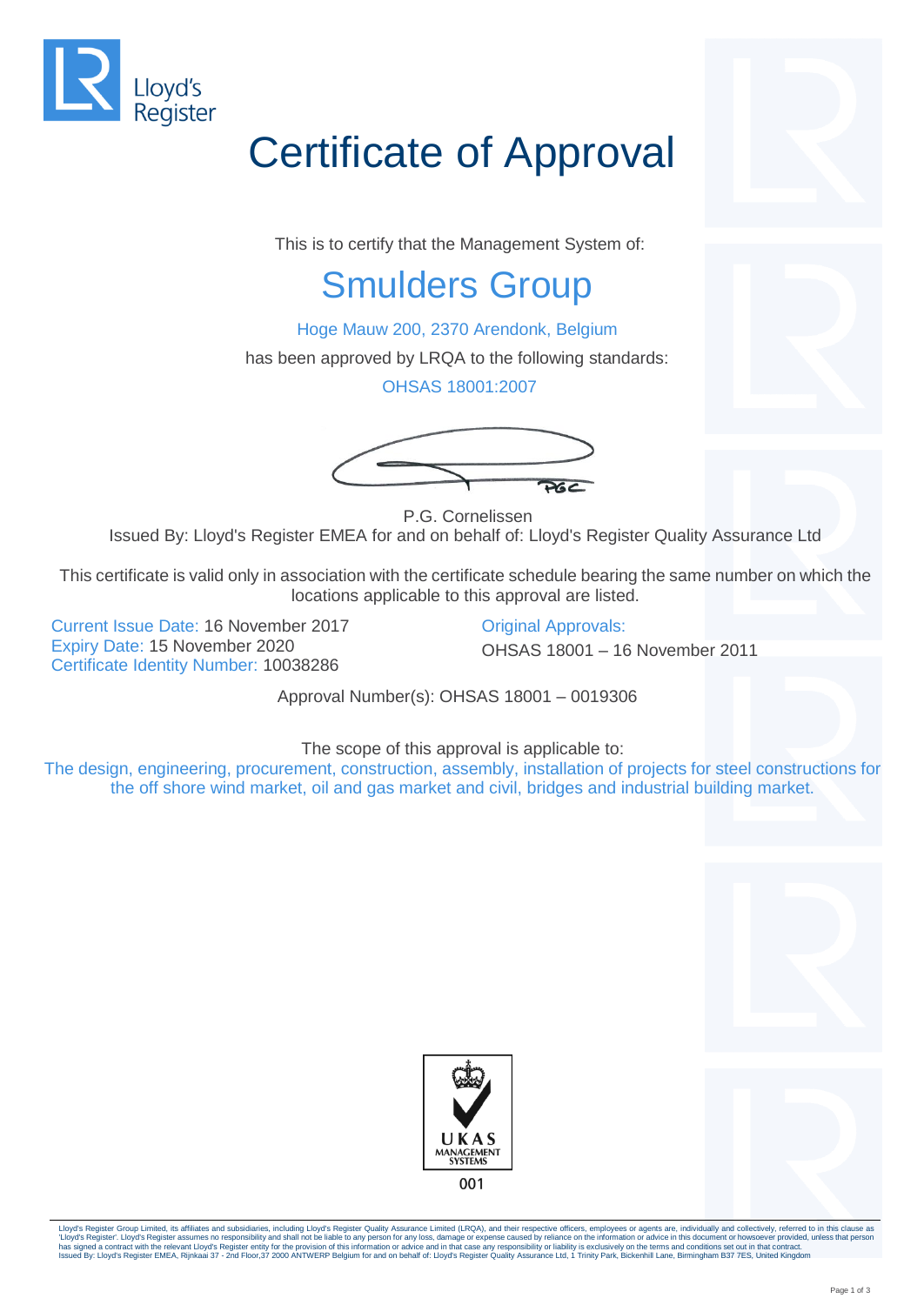

## Certificate Schedule

Certificate Identity Number: 10038286

| Location                                                                      | <b>Activities</b>                                                                                                                                                                                                               |
|-------------------------------------------------------------------------------|---------------------------------------------------------------------------------------------------------------------------------------------------------------------------------------------------------------------------------|
|                                                                               |                                                                                                                                                                                                                                 |
| Hoge Mauw 200, 2370 Arendonk, Belgium                                         | OHSAS 18001:2007                                                                                                                                                                                                                |
|                                                                               | The design, engineering, procurement,<br>construction, assembly, installation of projects for<br>steel constructions for the off shore wind market,<br>oil and gas market and civil, bridges and industrial<br>building market. |
| Iemants Abu-Dhabi LLC                                                         | OHSAS 18001:2007                                                                                                                                                                                                                |
| P.O. Box 53417, Abu Dhabi, United Arab Emirates                               | The construction, assembly and installation of<br>projects for steel constructions for the off shore<br>wind market, oil and gas market and civil, bridges<br>and industrial building market.                                   |
| lemants N.V.<br>Hoge Mauw 200, 2370 Arendonk, Belgium                         | OHSAS 18001:2007                                                                                                                                                                                                                |
|                                                                               | The design, engineering, procurement,<br>construction, assembly, installation of projects for<br>steel constructions for the off shore wind market,<br>oil and gas market and civil, bridges and industrial<br>building market. |
| Willems Staalconstructies N.V.<br>Holven 122, 2490 Balen, Belgium             | OHSAS 18001:2007                                                                                                                                                                                                                |
|                                                                               | The design, engineering and construction of<br>projects for steel constructions for the off shore<br>wind market, oil and gas market and civil, bridges<br>and industrial building market.                                      |
| Smulders Projects Belgium N.V.<br>Leo Bosschartlaan 20, 2660 Hoboken, Belgium | OHSAS 18001:2007                                                                                                                                                                                                                |
|                                                                               | The engineering, construction, assembly of<br>projects for steel constructions for the off shore<br>wind market, oil and gas market and civil, bridges<br>and industrial building market.                                       |





Lloyd's Register Group Limited, its affiliates and subsidiaries, including Lloyd's Register Quality Assurance Limited (LRQA), and their respective officers, employees or agents are, individually and collectively, referred